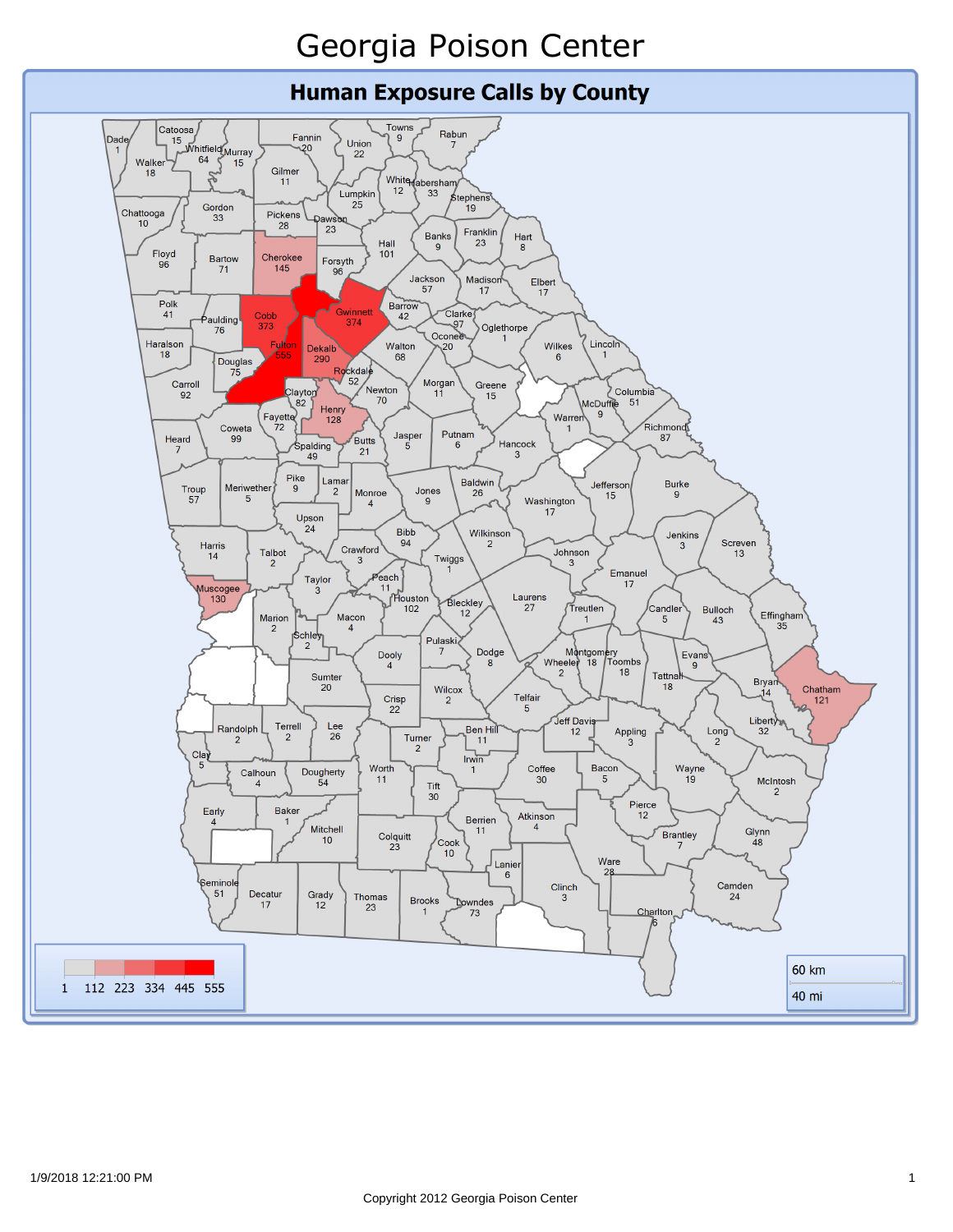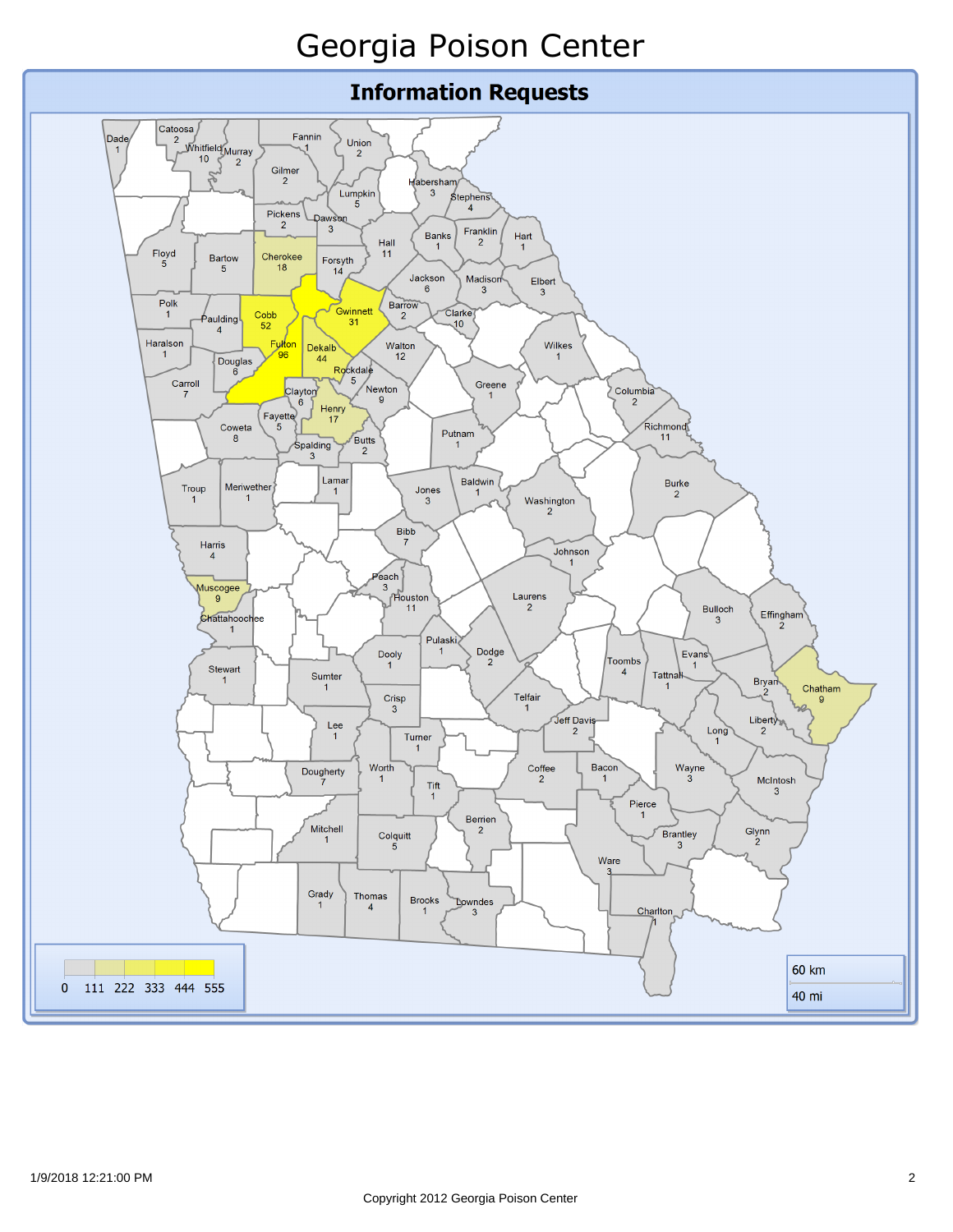| <b>County</b>  | <b>Population</b> | <b>Exposures</b>        | <b>Exposures</b><br>per 1,000<br>people | Info Requests Info Requests | per 1,000<br>people |
|----------------|-------------------|-------------------------|-----------------------------------------|-----------------------------|---------------------|
| Appling        | 18,236            | 3                       | 2.0015                                  | $\boldsymbol{0}$            | 0.0000              |
| Bacon          | 11,096            | 5                       | 5.4825                                  | 1                           | 1.0965              |
| <b>Blair</b>   |                   | $\overline{c}$          | 0.0000                                  | $\boldsymbol{0}$            | 0.0000              |
| Candler        | 10,998            | 5                       | 5.5313                                  | 0                           | 0.0000              |
| Carter         |                   | $\mathbf 1$             | 0.0000                                  | $\boldsymbol{0}$            | 0.0000              |
| Cumberland     |                   | $\, 8$                  | 0.0000                                  | 0                           | 0.0000              |
| Dallas         |                   | $\overline{c}$          | 0.0000                                  | $\boldsymbol{0}$            | 0.0000              |
| Delaware       |                   | 1                       | 0.0000                                  | 0                           | 0.0000              |
| Dooly          | 14,918            | 4                       | 3.2623                                  | 1                           | 0.8156              |
| El Dorado      |                   | 1                       | 0.0000                                  | 0                           | 0.0000              |
| Flagler        |                   | $\mathbf 1$             | 0.0000                                  | $\boldsymbol{0}$            | 0.0000              |
| Hancock        | 9,429             | 3                       | 3.8710                                  | 0                           | 0.0000              |
| Hendricks      |                   | $\overline{\mathbf{4}}$ | 0.0000                                  | $\boldsymbol{0}$            | 0.0000              |
| Horry          |                   | 5                       | 0.0000                                  | 0                           | 0.0000              |
| Kane           |                   | $\mathbf 1$             | 0.0000                                  | $\boldsymbol{0}$            | 0.0000              |
| Lincoln        | 7,996             | 1                       | 1.5216                                  | 0                           | 0.0000              |
| Lowndes        | 109,233           | 73                      | 8.1309                                  | 3                           | 0.3341              |
| Lumpkin        | 29,966            | 25                      | 10.1504                                 | 5                           | 2.0301              |
| Maury          |                   | 1                       | 0.0000                                  | $\mathsf{O}\xspace$         | 0.0000              |
| Multnomah      |                   | 1                       | 0.0000                                  | 1                           | 0.0000              |
| Okeechobee     |                   | $\mathbf 1$             | 0.0000                                  | $\boldsymbol{0}$            | 0.0000              |
| Pulaski        | 12,010            | 7                       | 7.0913                                  | 1                           | 1.0130              |
| <b>Stewart</b> | 6,058             | 0                       | 0.0000                                  | 1                           | 2.0084              |
| Washington     | 21,187            | 17                      | 9.7623                                  | $\mathbf{2}$                | 1.1485              |
| Wheeler        | 7,421             | $\overline{\mathbf{c}}$ | 3.2790                                  | $\mathsf{O}\xspace$         | 0.0000              |
| Wilcox         | 9,255             | $\mathbf{2}$            | 2.6292                                  | 0                           | 0.0000              |
| Atlantic       |                   | 0                       | 0.0000                                  | 1                           | 0.0000              |
| Baltimore      |                   | $\mathbf{2}$            | 0.0000                                  | 0                           | 0.0000              |
| <b>Bristol</b> |                   | $\mathbf 1$             | 0.0000                                  | $\mathsf{O}\xspace$         | 0.0000              |
| Chowan         |                   | 1                       | 0.0000                                  | 0                           | 0.0000              |
| Clayton        | 259,424           | 82                      | 3.8457                                  | 6                           | 0.2814              |
| Clinch         | 6,798             | 3                       | 5.3692                                  | 0                           | 0.0000              |
| Evans          | 11,000            | 9                       | 9.9545                                  | 1                           | 1.1061              |
| Grant          |                   | 1                       | 0.0000                                  | 0                           | 0.0000              |
| Harris         | 32,024            | 14                      | 5.3189                                  | 4                           | 1.5197              |
| Hays           |                   | $\overline{\mathbf{c}}$ | 0.0000                                  | 0                           | 0.0000              |
| Natchitoches   |                   | $\mathbf 1$             | 0.0000                                  | 0                           | 0.0000              |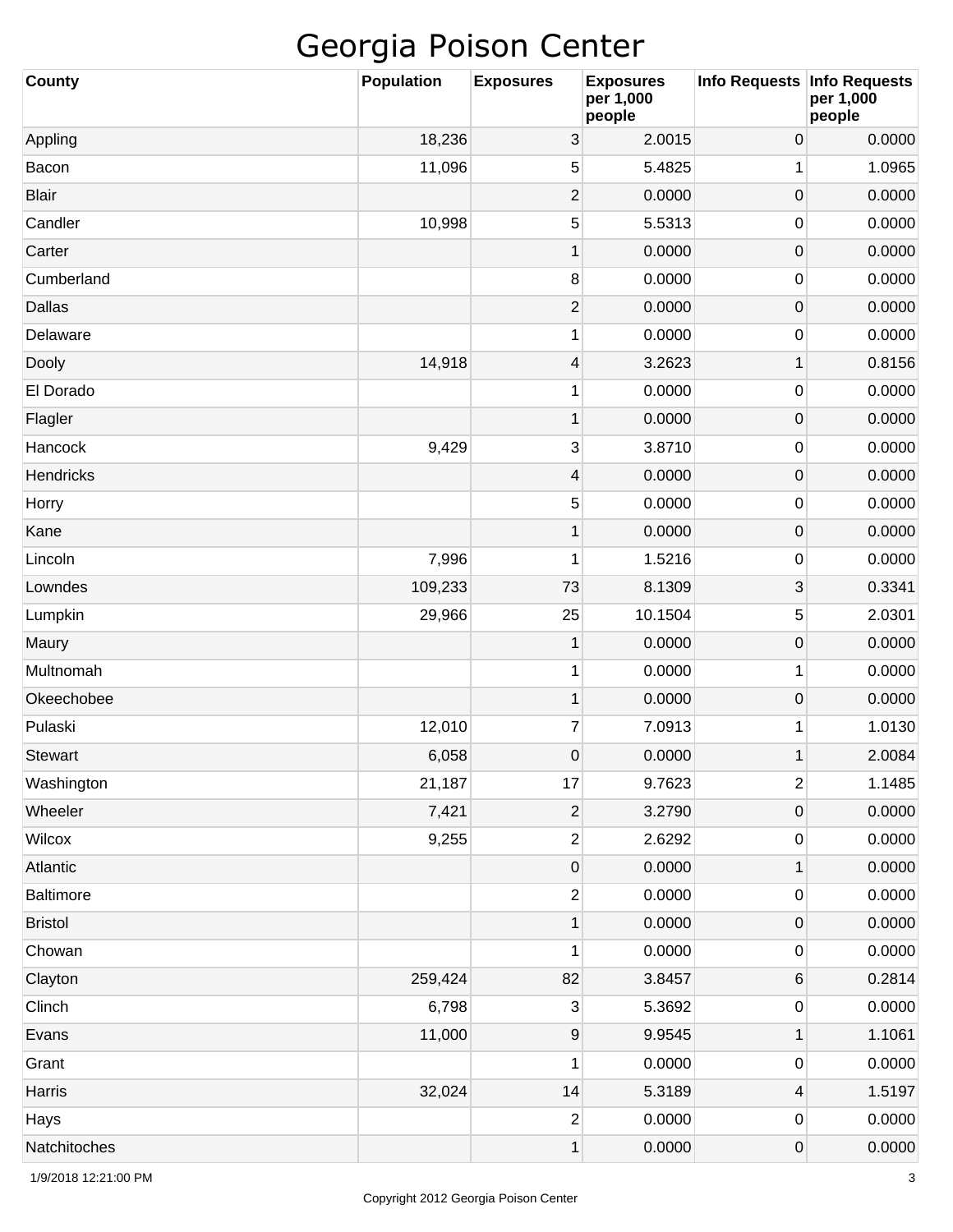| <b>County</b>         | <b>Population</b> | <b>Exposures</b> | <b>Exposures</b><br>per 1,000<br>people | Info Requests | <b>Info Requests</b><br>per 1,000<br>people |
|-----------------------|-------------------|------------------|-----------------------------------------|---------------|---------------------------------------------|
| Pima                  |                   | 1                | 0.0000                                  | 0             | 0.0000                                      |
| Polk                  | 41,475            | 41               | 12.0273                                 | 1             | 0.2933                                      |
| <b>Prince Georges</b> |                   | 3                | 0.0000                                  | 0             | 0.0000                                      |
| Treutlen              | 6,885             | 1                | 1.7671                                  | 0             | 0.0000                                      |
| Worth                 | 21,679            | 11               | 6.1734                                  | 1             | 0.5612                                      |
| Bay                   |                   | 1                | 0.0000                                  | 0             | 0.0000                                      |
| <b>Boulder</b>        |                   | 1                | 0.0000                                  | 0             | 0.0000                                      |
| <b>Broward</b>        |                   | 3                | 0.0000                                  | $\mathbf{2}$  | 0.0000                                      |
| Cabarrus              |                   | 1                | 0.0000                                  | 0             | 0.0000                                      |
| Catoosa               | 63,942            | 15               | 2.8541                                  | $\mathbf{2}$  | 0.3806                                      |
| Colquitt              | 45,498            | 23               | 6.1505                                  | 5             | 1.3371                                      |
| Coryell               |                   | 1                | 0.0000                                  | 0             | 0.0000                                      |
| Crawford              | 12,630            | 3                | 2.8899                                  | 0             | 0.0000                                      |
| Effingham             | 52,250            | 35               | 8.1499                                  | $\mathbf{2}$  | 0.4657                                      |
| King                  |                   | $\overline{2}$   | 0.0000                                  | 0             | 0.0000                                      |
| Liberty               | 63,453            | 32               | 6.1358                                  | $\mathbf{2}$  | 0.3835                                      |
| McDowell              |                   | 1                | 0.0000                                  | 0             | 0.0000                                      |
| Russell               |                   | 21               | 0.0000                                  | $\mathbf{2}$  | 0.0000                                      |
| Saint Lucie           |                   | 1                | 0.0000                                  | 0             | 0.0000                                      |
| Schley                | 5,010             | $\overline{2}$   | 4.8570                                  | 0             | 0.0000                                      |
| Sumter                | 32,819            | 20               | 7.4144                                  | 1             | 0.3707                                      |
| Thurston              |                   | 1                | 0.0000                                  | 0             | 0.0000                                      |
| Wake                  |                   | 5                | 0.0000                                  | 1             | 0.0000                                      |
| Ware                  | 36,312            | 28               | 9.3817                                  | 3             | 1.0052                                      |
| Weakley               |                   | 1                | 0.0000                                  | 0             | 0.0000                                      |
| Baldwin               | 45,720            | 26               | 6.9189                                  | $\mathbf 1$   | 0.2661                                      |
| <b>Bartow</b>         | 100,157           | 71               | 8.6248                                  | 5             | 0.6074                                      |
| Ben Hill              | 17,634            | 11               | 7.5895                                  | $\pmb{0}$     | 0.0000                                      |
| Camden                | 50,513            | 24               | 5.7807                                  | 0             | 0.0000                                      |
| Chattahoochee         | 11,267            | 0                | 0.0000                                  | $\mathbf 1$   | 1.0798                                      |
| Cuyahoga              |                   | 1                | 0.0000                                  | 0             | 0.0000                                      |
| Emanuel               | 22,598            | 17               | 9.1527                                  | $\pmb{0}$     | 0.0000                                      |
| Erie                  |                   | 1                | 0.0000                                  | 0             | 0.0000                                      |
| Hamilton              |                   | $\overline{c}$   | 0.0000                                  | $\mathbf{2}$  | 0.0000                                      |
| Hampton               |                   | 1                | 0.0000                                  | 0             | 0.0000                                      |
| Jefferson             | 16,930            | 15               | 10.7797                                 | 0             | 0.0000                                      |
| Litchfield            |                   | 1                | 0.0000                                  | 0             | 0.0000                                      |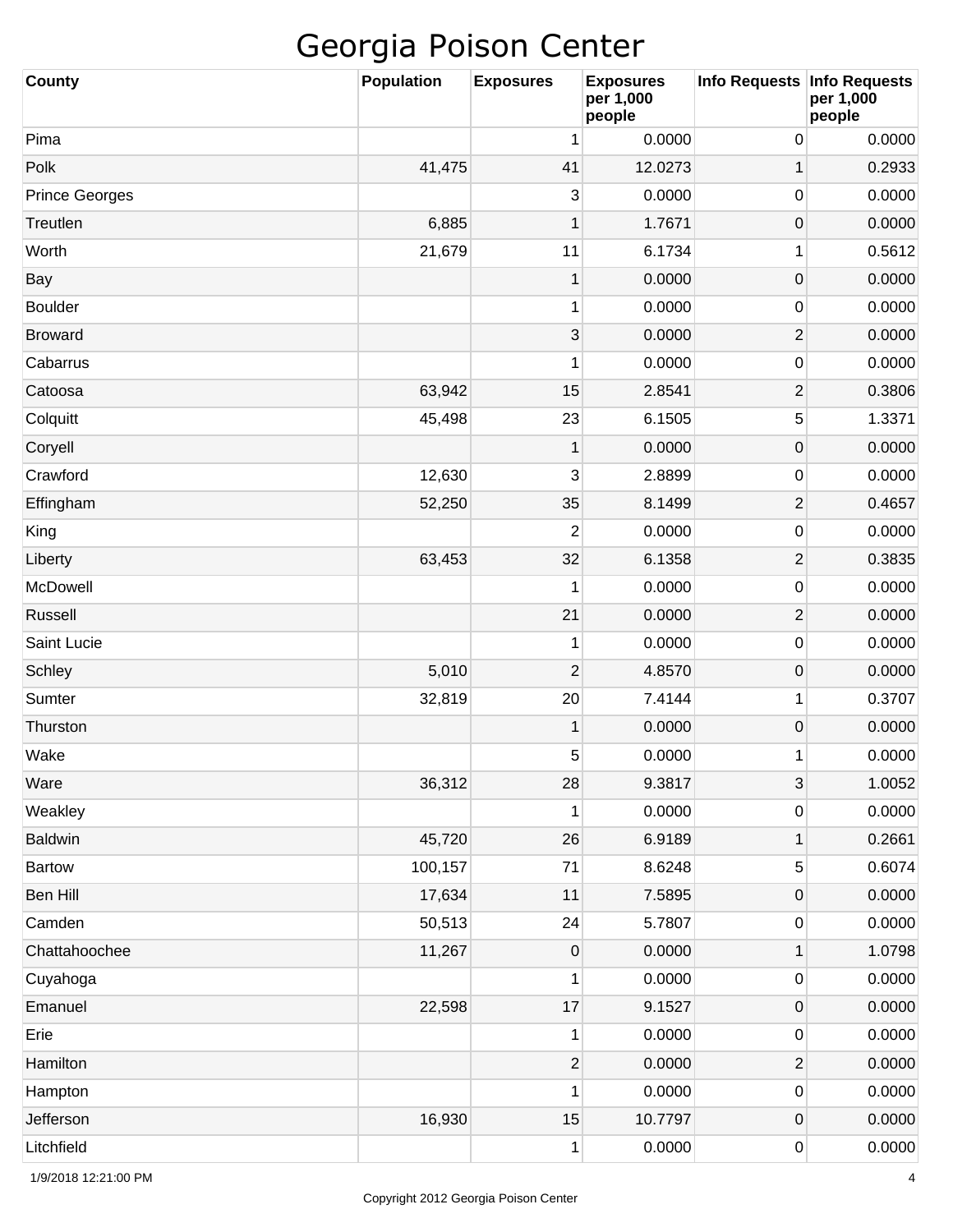| <b>County</b>   | <b>Population</b> | <b>Exposures</b>        | <b>Exposures</b><br>per 1,000<br>people | <b>Info Requests</b> | <b>Info Requests</b><br>per 1,000<br>people |
|-----------------|-------------------|-------------------------|-----------------------------------------|----------------------|---------------------------------------------|
| Loudoun         |                   | $\overline{\mathbf{c}}$ | 0.0000                                  | 0                    | 0.0000                                      |
| Maricopa        |                   | 1                       | 0.0000                                  | 1                    | 0.0000                                      |
| Mitchell        | 23,498            | 10                      | 5.1777                                  | $\mathbf 1$          | 0.5178                                      |
| Oglethorpe      | 14,899            | 1                       | 0.8166                                  | 0                    | 0.0000                                      |
| San Bernardino  |                   | $\overline{2}$          | 0.0000                                  | $\mathsf{O}\xspace$  | 0.0000                                      |
| Sarpy           |                   | 1                       | 0.0000                                  | 0                    | 0.0000                                      |
| Sedgwick        |                   | $\mathbf{1}$            | 0.0000                                  | $\mathsf{O}\xspace$  | 0.0000                                      |
| Spartanburg     |                   | 1                       | 0.0000                                  | 0                    | 0.0000                                      |
| Stafford        |                   | $\overline{2}$          | 0.0000                                  | $\mathsf{O}\xspace$  | 0.0000                                      |
| Tarrant         |                   | 1                       | 0.0000                                  | 0                    | 0.0000                                      |
| Tift            | 40,118            | 30                      | 9.0982                                  | $\mathbf 1$          | 0.3033                                      |
| Whitfield       | 102,599           | 64                      | 7.5894                                  | 10                   | 1.1858                                      |
| Alameda         |                   | 1                       | 0.0000                                  | $\mathsf{O}\xspace$  | 0.0000                                      |
| Anne Arundel    |                   | 1                       | 0.0000                                  | 0                    | 0.0000                                      |
| <b>Beaufort</b> |                   | $\,6$                   | 0.0000                                  | $\mathsf{O}\xspace$  | 0.0000                                      |
| <b>Burke</b>    | 23,316            | 9                       | 4.6963                                  | 2                    | 1.0436                                      |
| Cochise         |                   | 1                       | 0.0000                                  | $\mathsf{O}\xspace$  | 0.0000                                      |
| Coweta          | 127,317           | 99                      | 9.4606                                  | 8                    | 0.7645                                      |
| De Kalb         |                   | $\mathbf{1}$            | 0.0000                                  | $\mathbf 1$          | 0.0000                                      |
| Decatur         | 27,842            | 17                      | 7.4288                                  | 0                    | 0.0000                                      |
| Douglas         | 132,403           | 75                      | 6.8918                                  | 6                    | 0.5513                                      |
| Henderson       |                   | 1                       | 0.0000                                  | 0                    | 0.0000                                      |
| Kings           |                   | 3                       | 0.0000                                  | $\mathsf 0$          | 0.0000                                      |
| Macon           | 14,740            | 4                       | 3.3017                                  | 0                    | 0.0000                                      |
| Pasquotank      |                   | 1                       | 0.0000                                  | $\mathsf{O}\xspace$  | 0.0000                                      |
| Petersburg City |                   | $\mathbf{1}$            | 0.0000                                  | 1                    | 0.0000                                      |
| Robertson       |                   | 1                       | 0.0000                                  | $\mathsf{O}\xspace$  | 0.0000                                      |
| Rockdale        | 85,215            | 52                      | 7.4244                                  | 5                    | 0.7139                                      |
| Shelby          |                   | $\boldsymbol{7}$        | 0.0000                                  | $\mathbf 1$          | 0.0000                                      |
| Spokane         |                   | $\bf 8$                 | 0.0000                                  | 0                    | 0.0000                                      |
| Talbot          | 6,865             | $\overline{2}$          | 3.5445                                  | $\mathsf{O}\xspace$  | 0.0000                                      |
| Vernon          |                   | $\mathbf{1}$            | 0.0000                                  | 0                    | 0.0000                                      |
| Warren          | 5,834             | 1                       | 2.0855                                  | $\mathsf{O}\xspace$  | 0.0000                                      |
| Alamance        |                   | $\pmb{0}$               | 0.0000                                  | 1                    | 0.0000                                      |
| Alexander       |                   | 1                       | 0.0000                                  | $\mathsf{O}\xspace$  | 0.0000                                      |
| <b>Baker</b>    | 3,451             | 1                       | 3.5255                                  | 0                    | 0.0000                                      |
| <b>Banks</b>    | 18,395            | $\boldsymbol{9}$        | 5.9527                                  | $\mathbf 1$          | 0.6614                                      |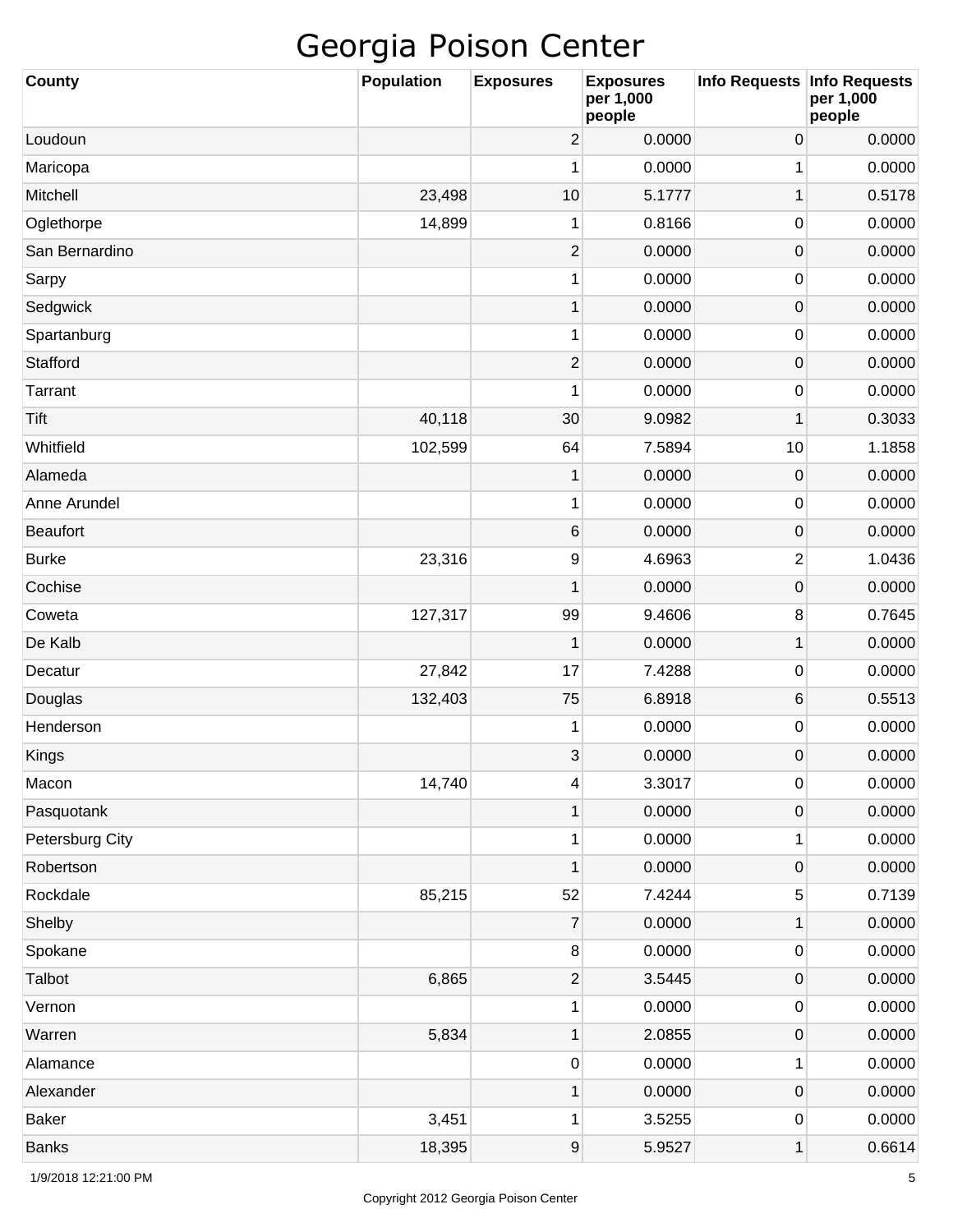| <b>County</b>        | <b>Population</b> | <b>Exposures</b> | <b>Exposures</b><br>per 1,000<br>people | Info Requests Info Requests | per 1,000<br>people |
|----------------------|-------------------|------------------|-----------------------------------------|-----------------------------|---------------------|
| <b>Barnes</b>        |                   | 1                | 0.0000                                  | 0                           | 0.0000              |
| Bexar                |                   | 1                | 0.0000                                  | 0                           | 0.0000              |
| Bleckley             | 13,063            | 12               | 11.1766                                 | 0                           | 0.0000              |
| Boone                |                   | 1                | 0.0000                                  | $\pmb{0}$                   | 0.0000              |
| <b>Brooks</b>        | 16,243            | 1                | 0.7490                                  | 1                           | 0.7490              |
| <b>Brunswick</b>     |                   | 1                | 0.0000                                  | $\pmb{0}$                   | 0.0000              |
| <b>Bulloch</b>       | 70,217            | 43               | 7.4507                                  | 3                           | 0.5198              |
| Cassia               |                   | 1                | 0.0000                                  | 0                           | 0.0000              |
| Dodge                | 21,796            | 8                | 4.4657                                  | 2                           | 1.1164              |
| Fresno               |                   | 1                | 0.0000                                  | 0                           | 0.0000              |
| Habersham            | 43,041            | 33               | 9.3283                                  | 3                           | 0.8480              |
| Hartford             |                   | 1                | 0.0000                                  | 1                           | 0.0000              |
| Henrico              |                   | 1                | 0.0000                                  | 0                           | 0.0000              |
| Honolulu             |                   | $\mathbf{1}$     | 0.0000                                  | $\pmb{0}$                   | 0.0000              |
| Kitsap               |                   | 1                | 0.0000                                  | 0                           | 0.0000              |
| Knox                 |                   | 3                | 0.0000                                  | 1                           | 0.0000              |
| Lauderdale           |                   | 1                | 0.0000                                  | 0                           | 0.0000              |
| Madison              | 28,120            | 17               | 7.3554                                  | 3                           | 1.2980              |
| McCracken            |                   | 1                | 0.0000                                  | 0                           | 0.0000              |
| Meade                |                   | $\mathbf{1}$     | 0.0000                                  | $\pmb{0}$                   | 0.0000              |
| Moore                |                   | $\overline{2}$   | 0.0000                                  | 0                           | 0.0000              |
| Morris               |                   | 1                | 0.0000                                  | 0                           | 0.0000              |
| Muscogee             | 189,885           | 130              | 8.3296                                  | 9                           | 0.5767              |
| Newberry             |                   | $\mathbf{1}$     | 0.0000                                  | $\boldsymbol{0}$            | 0.0000              |
| Oklahoma             |                   | 1                | 0.0000                                  | $\pmb{0}$                   | 0.0000              |
| <b>Richmond City</b> |                   | $\mathbf{1}$     | 0.0000                                  | $\pmb{0}$                   | 0.0000              |
| San Francisco        |                   | 1                | 0.0000                                  | 1                           | 0.0000              |
| Screven              | 14,593            | 13               | 10.8385                                 | $\pmb{0}$                   | 0.0000              |
| <b>Suffolk City</b>  |                   | 1                | 0.0000                                  | $\pmb{0}$                   | 0.0000              |
| Westchester          |                   | $\mathbf 1$      | 0.0000                                  | $\pmb{0}$                   | 0.0000              |
| Westmoreland         |                   | $\mathbf{1}$     | 0.0000                                  | $\pmb{0}$                   | 0.0000              |
| Canyon               |                   | $\mathbf{2}$     | 0.0000                                  | $\pmb{0}$                   | 0.0000              |
| Cleburne             |                   | 1                | 0.0000                                  | $\pmb{0}$                   | 0.0000              |
| Columbia             | 124,053           | 51               | 5.0019                                  | $\sqrt{2}$                  | 0.1962              |
| Cook                 | 17,212            | 10               | 7.0687                                  | $\pmb{0}$                   | 0.0000              |
| Crisp                | 23,439            | 22               | 11.4197                                 | 3                           | 1.5572              |
| Davis                |                   | $\mathbf{1}$     | 0.0000                                  | $\pmb{0}$                   | 0.0000              |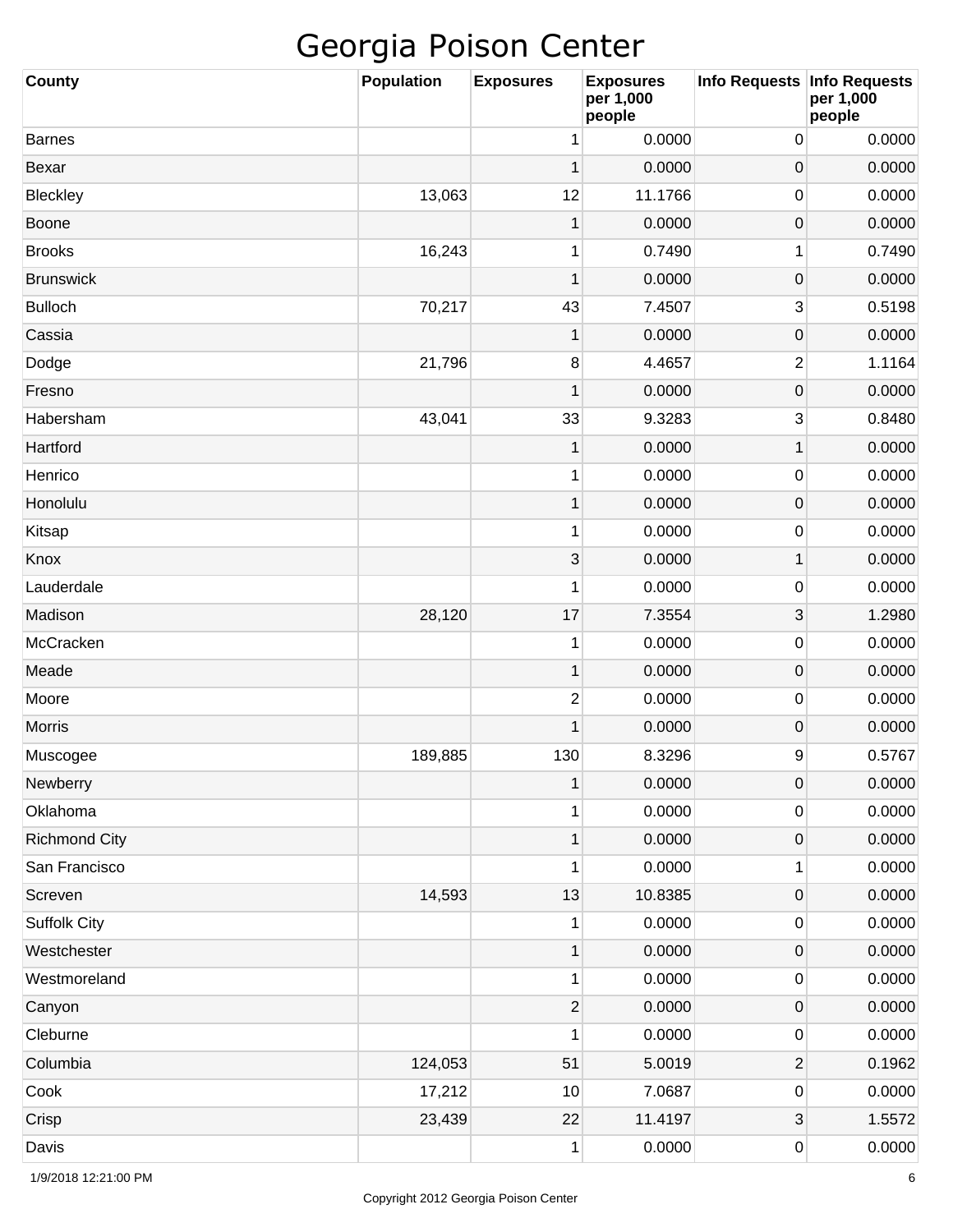| <b>County</b>   | <b>Population</b> | <b>Exposures</b>          | <b>Exposures</b><br>per 1,000<br>people | Info Requests   Info Requests | per 1,000<br>people |
|-----------------|-------------------|---------------------------|-----------------------------------------|-------------------------------|---------------------|
| Dawson          | 22,330            | 23                        | 12.5317                                 | 3                             | 1.6346              |
| Fort Bend       |                   | 1                         | 0.0000                                  | 0                             | 0.0000              |
| Guilford        |                   | $\overline{2}$            | 0.0000                                  | 1                             | 0.0000              |
| Houston         | 139,900           | 102                       | 8.8706                                  | 11                            | 0.9566              |
| Jones           | 28,669            | 9                         | 3.8195                                  | 3                             | 1.2732              |
| Lexington       |                   | $\overline{2}$            | 0.0000                                  | 0                             | 0.0000              |
| Monroe          | 21,757            | $\overline{\mathcal{A}}$  | 2.2368                                  | $\mathsf{O}\xspace$           | 0.0000              |
| Montgomery      | 9,123             | 18                        | 24.0053                                 | 0                             | 0.0000              |
| Morgan          | 17,868            | 11                        | 7.4901                                  | $\mathsf{O}\xspace$           | 0.0000              |
| Murray          | 39,628            | 15                        | 4.6053                                  | $\overline{c}$                | 0.6140              |
| Nevada          |                   | $\mathbf 1$               | 0.0000                                  | $\mathsf{O}\xspace$           | 0.0000              |
| New London      |                   | 2                         | 0.0000                                  | 0                             | 0.0000              |
| Oconee          | 32,808            | 20                        | 7.4169                                  | $\mathsf{O}\xspace$           | 0.0000              |
| Ozaukee         |                   | 1                         | 0.0000                                  | 0                             | 0.0000              |
| Queens          |                   | $\mathbf 1$               | 0.0000                                  | $\mathsf{O}\xspace$           | 0.0000              |
| Snohomish       |                   | 1                         | 0.0000                                  | 0                             | 0.0000              |
| Ventura         |                   | $\overline{c}$            | 0.0000                                  | $\mathsf{O}\xspace$           | 0.0000              |
| <b>Buncombe</b> |                   | 2                         | 0.0000                                  | 0                             | 0.0000              |
| Carroll         | 110,527           | 92                        | 10.1272                                 | $\overline{7}$                | 0.7706              |
| Custer          |                   | 1                         | 0.0000                                  | 0                             | 0.0000              |
| Davie           |                   | $\mathbf 1$               | 0.0000                                  | $\mathsf{O}\xspace$           | 0.0000              |
| Durham          |                   | 4                         | 0.0000                                  | 0                             | 0.0000              |
| Edgefield       |                   | 1                         | 0.0000                                  | $\mathbf 0$                   | 0.0000              |
| Forsyth         | 175,511           | 96                        | 6.6549                                  | 14                            | 0.9705              |
| Franklin        | 22,084            | 23                        | 12.6713                                 | $\overline{\mathbf{c}}$       | 1.1019              |
| Gilmer          | 28,292            | 11                        | 4.7304                                  | $\overline{\mathbf{c}}$       | 0.8601              |
| Hillsborough    |                   | 1                         | 0.0000                                  | 0                             | 0.0000              |
| Irwin           | 9,538             | 1                         | 1.2756                                  | 0                             | 0.0000              |
| Johnson         | 9,980             | $\ensuremath{\mathsf{3}}$ | 3.6573                                  | 1                             | 1.2191              |
| Lamar           | 18,317            | 2                         | 1.3285                                  | 1                             | 0.6642              |
| Laurens         | 48,434            | 27                        | 6.7824                                  | $\mathbf 2$                   | 0.5024              |
| Lucas           |                   | 1                         | 0.0000                                  | 0                             | 0.0000              |
| <b>Nye</b>      |                   | $\mathbf 1$               | 0.0000                                  | $\mathbf 1$                   | 0.0000              |
| Rabun           | 16,726            | $\overline{7}$            | 5.0919                                  | 0                             | 0.0000              |
| Saint Johns     |                   | $\overline{2}$            | 0.0000                                  | $\mathsf{O}\xspace$           | 0.0000              |
| Saint Louis     |                   | 1                         | 0.0000                                  | 0                             | 0.0000              |
| Salt Lake       |                   | $\ensuremath{\mathsf{3}}$ | 0.0000                                  | 0                             | 0.0000              |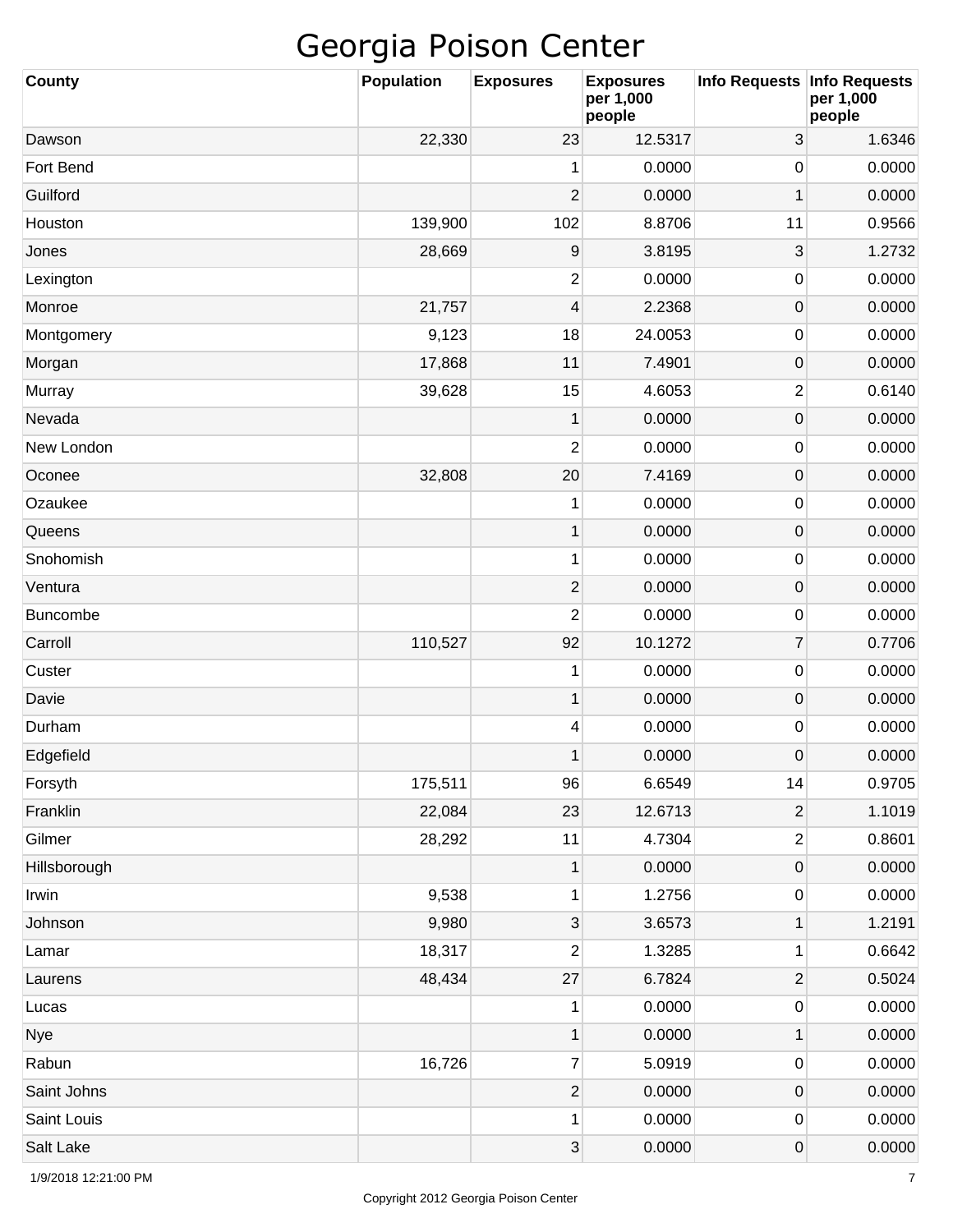| <b>County</b>    | <b>Population</b> | <b>Exposures</b> | <b>Exposures</b><br>per 1,000<br>people | Info Requests   Info Requests | per 1,000<br>people |
|------------------|-------------------|------------------|-----------------------------------------|-------------------------------|---------------------|
| Sampson          |                   | 0                | 0.0000                                  | 1                             | 0.0000              |
| Summit           |                   | 1                | 0.0000                                  | $\pmb{0}$                     | 0.0000              |
| York             |                   | $\overline{c}$   | 0.0000                                  | 0                             | 0.0000              |
| Aiken            |                   | $\overline{7}$   | 0.0000                                  | 1                             | 0.0000              |
| <b>Brevard</b>   |                   | 1                | 0.0000                                  | 0                             | 0.0000              |
| <b>Butts</b>     | 23,655            | 21               | 10.8011                                 | $\overline{2}$                | 1.0287              |
| Chambers         |                   | 6                | 0.0000                                  | 1                             | 0.0000              |
| Chattooga        | 26,015            | 10               | 4.6768                                  | $\pmb{0}$                     | 0.0000              |
| El Paso          |                   | 1                | 0.0000                                  | 0                             | 0.0000              |
| Elbert           | 20,166            | 17               | 10.2565                                 | 3                             | 1.8100              |
| Fannin           | 23,682            | 20               | 10.2750                                 | 1                             | 0.5138              |
| Forrest          |                   | 1                | 0.0000                                  | $\mathbf 0$                   | 0.0000              |
| Hall             | 179,684           | 101              | 6.8389                                  | 11                            | 0.7448              |
| Hardin           |                   | 1                | 0.0000                                  | 1                             | 0.0000              |
| Lee              | 28,298            | 26               | 11.1786                                 | 1                             | 0.4299              |
| Long             | 14,464            | $\mathbf{2}$     | 1.6823                                  | 1                             | 0.8412              |
| Mohave           |                   | 1                | 0.0000                                  | 0                             | 0.0000              |
| Pierce           | 18,758            | 12               | 7.7833                                  | 1                             | 0.6486              |
| Robeson          |                   | 0                | 0.0000                                  | 1                             | 0.0000              |
| Saint Bernard    |                   | $\mathbf{1}$     | 0.0000                                  | $\pmb{0}$                     | 0.0000              |
| San Diego        |                   | 1                | 0.0000                                  | 0                             | 0.0000              |
| <b>Travis</b>    |                   | 3                | 0.0000                                  | 1                             | 0.0000              |
| Trumbull         |                   | 1                | 0.0000                                  | 0                             | 0.0000              |
| Turner           | 8,930             | $\overline{2}$   | 2.7249                                  | $\mathbf{1}$                  | 1.3624              |
| Uinta            |                   | $\pmb{0}$        | 0.0000                                  | 1                             | 0.0000              |
| Waldo            |                   | $\mathbf{1}$     | 0.0000                                  | $\pmb{0}$                     | 0.0000              |
| Walton           | 83,768            | 68               | 9.8765                                  | 12                            | 1.7429              |
| Wayne            | 30,099            | 19               | 7.6802                                  | $\ensuremath{\mathsf{3}}$     | 1.2127              |
| Yolo             |                   | 1                | 0.0000                                  | $\pmb{0}$                     | 0.0000              |
| Anderson         |                   | $\sqrt{3}$       | 0.0000                                  | $\pmb{0}$                     | 0.0000              |
| Caldwell         |                   | 1                | 0.0000                                  | $\pmb{0}$                     | 0.0000              |
| Charleston       |                   | 4                | 0.0000                                  | $\pmb{0}$                     | 0.0000              |
| Cherokee         | 214,346           | 145              | 8.2305                                  | 18                            | 1.0217              |
| Contra Costa     |                   | $\mathbf{1}$     | 0.0000                                  | $\pmb{0}$                     | 0.0000              |
| Dare             |                   | $\mathbf{1}$     | 0.0000                                  | 1                             | 0.0000              |
| <b>Deschutes</b> |                   | $\mathbf 0$      | 0.0000                                  | 1                             | 0.0000              |
| Duval            |                   | $\mathbf{3}$     | 0.0000                                  | $\pmb{0}$                     | 0.0000              |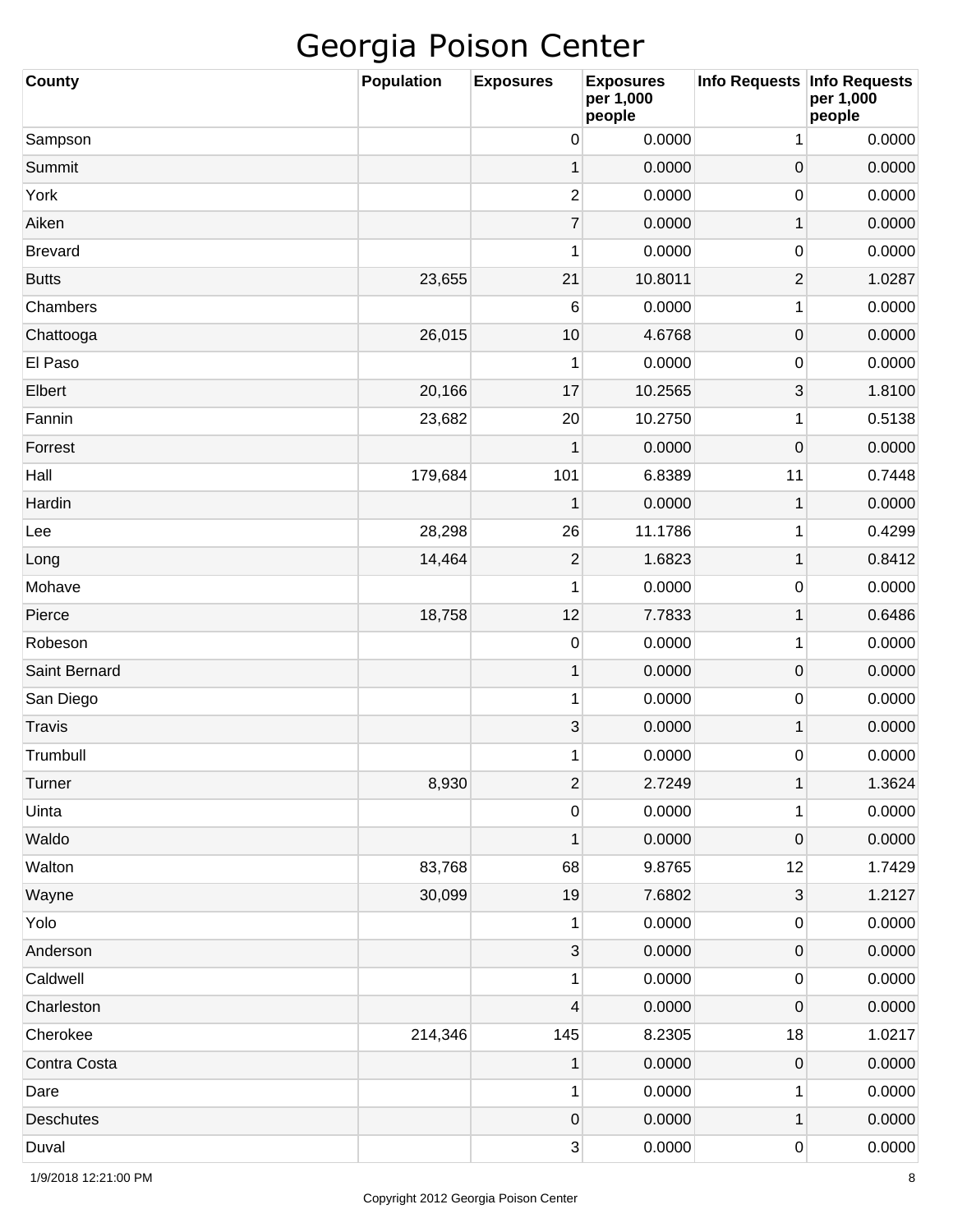| <b>County</b> | <b>Population</b> | <b>Exposures</b> | <b>Exposures</b><br>per 1,000<br>people | <b>Info Requests</b>    | <b>Info Requests</b><br>per 1,000<br>people |
|---------------|-------------------|------------------|-----------------------------------------|-------------------------|---------------------------------------------|
| Flathead      |                   | 1                | 0.0000                                  | 0                       | 0.0000                                      |
| Greenwood     |                   | 1                | 0.0000                                  | 0                       | 0.0000                                      |
| Haralson      | 28,780            | 18               | 7.6095                                  | $\mathbf 1$             | 0.4227                                      |
| Haywood       |                   | 1                | 0.0000                                  | 0                       | 0.0000                                      |
| Hennepin      |                   | 1                | 0.0000                                  | $\mathsf{O}\xspace$     | 0.0000                                      |
| Henry         | 203,922           | 128              | 7.6369                                  | 17                      | 1.0143                                      |
| Orleans       |                   | 3                | 0.0000                                  | $\mathsf{O}\xspace$     | 0.0000                                      |
| Palm Beach    |                   | 3                | 0.0000                                  | 0                       | 0.0000                                      |
| Pasco         |                   | $\mathbf{1}$     | 0.0000                                  | $\mathbf 1$             | 0.0000                                      |
| Philadelphia  |                   | $\overline{c}$   | 0.0000                                  | 0                       | 0.0000                                      |
| Pickens       | 29,431            | 28               | 11.5751                                 | $\overline{2}$          | 0.8268                                      |
| Randolph      | 7,719             | $\overline{2}$   | 3.1524                                  | 0                       | 0.0000                                      |
| Stoddard      |                   | $\mathbf{1}$     | 0.0000                                  | $\mathsf{O}\xspace$     | 0.0000                                      |
| Suffolk       |                   | 1                | 0.0000                                  | 1                       | 0.0000                                      |
| Upson         | 27,153            | 24               | 10.7539                                 | $\mathsf{O}\xspace$     | 0.0000                                      |
| Wilkes        | 10,593            | 6                | 6.8913                                  | 1                       | 1.1486                                      |
| Williamson    |                   | 3                | 0.0000                                  | $\mathsf{O}\xspace$     | 0.0000                                      |
| Calhoun       | 6,694             | 4                | 7.2702                                  | 0                       | 0.0000                                      |
| Chesterfield  |                   | 1                | 0.0000                                  | $\mathbf 0$             | 0.0000                                      |
| Cobb          | 688,078           | 373              | 6.5954                                  | 52                      | 0.9195                                      |
| Columbus      |                   | 1                | 0.0000                                  | $\mathsf{O}\xspace$     | 0.0000                                      |
| Curry         |                   | 2                | 0.0000                                  | 0                       | 0.0000                                      |
| Dade          | 16,633            | 1                | 0.7315                                  | $\mathbf 1$             | 0.7315                                      |
| Davidson      |                   | 5                | 0.0000                                  | 0                       | 0.0000                                      |
| Jenkins       | 8,340             | 3                | 4.3765                                  | $\mathsf{O}\xspace$     | 0.0000                                      |
| McDuffie      | 21,875            | $\boldsymbol{9}$ | 5.0057                                  | 0                       | 0.0000                                      |
| Onslow        |                   | $\mathbf{1}$     | 0.0000                                  | $\mathsf{O}\xspace$     | 0.0000                                      |
| Peach         | 27,695            | 11               | 4.8324                                  | 3                       | 1.3179                                      |
| Saint Clair   |                   | 1                | 0.0000                                  | $\mathsf{O}\xspace$     | 0.0000                                      |
| Schuylkill    |                   | $\mathbf{1}$     | 0.0000                                  | 0                       | 0.0000                                      |
| Scott         |                   | $\overline{2}$   | 0.0000                                  | $\mathsf{O}\xspace$     | 0.0000                                      |
| St Joseph     |                   | 1                | 0.0000                                  | 0                       | 0.0000                                      |
| Toombs        | 27,223            | 18               | 8.0447                                  | 4                       | 1.7877                                      |
| White         | 27,144            | 12               | 5.3787                                  | 0                       | 0.0000                                      |
| <b>Bryan</b>  | 30,233            | 14               | 5.6340                                  | $\overline{\mathbf{c}}$ | 0.8049                                      |
| Calloway      |                   | $\boldsymbol{2}$ | 0.0000                                  | 0                       | 0.0000                                      |
| Dale          |                   | $\mathbf{1}$     | 0.0000                                  | $\mathsf{O}\xspace$     | 0.0000                                      |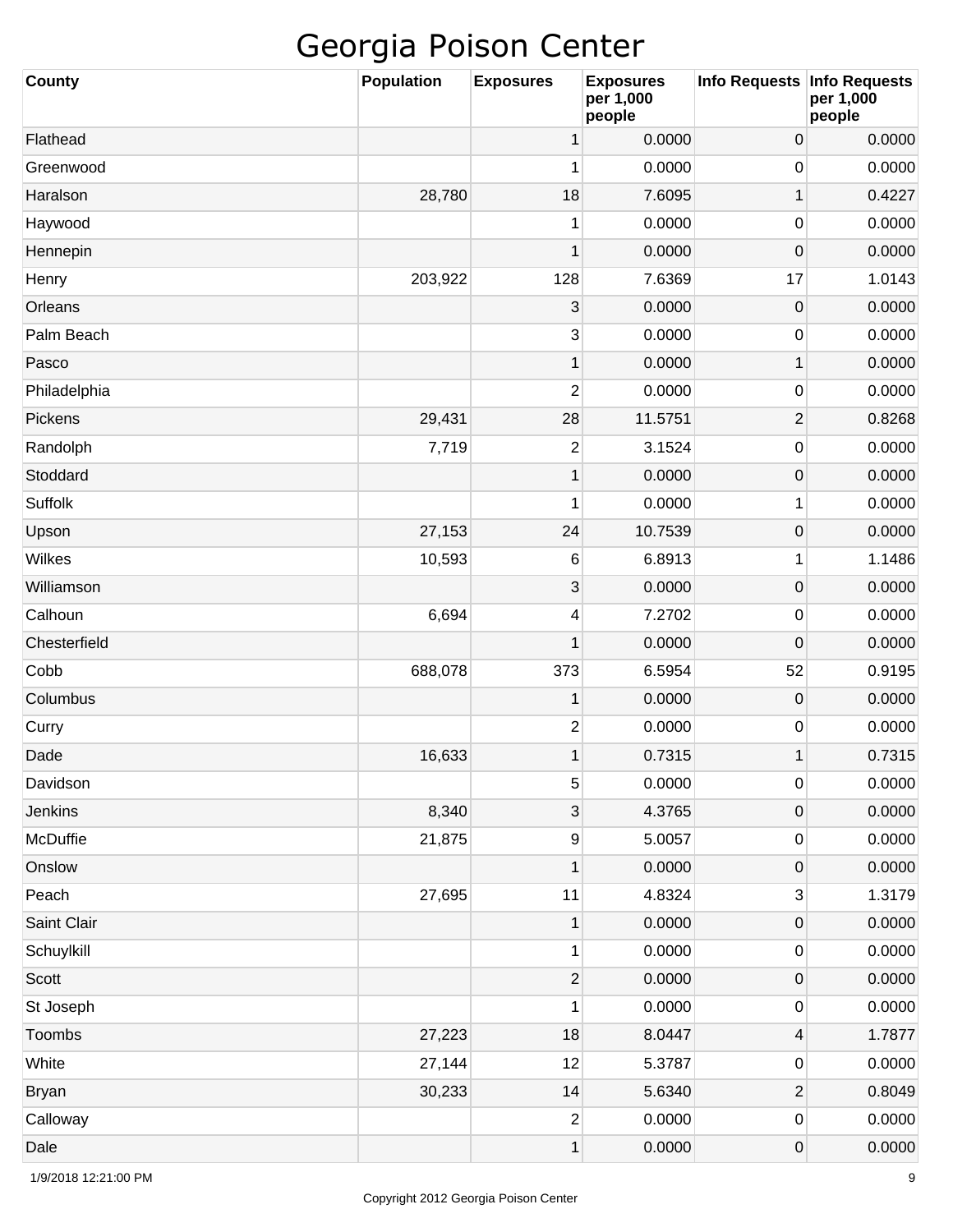| <b>County</b>   | <b>Population</b> | <b>Exposures</b> | <b>Exposures</b><br>per 1,000<br>people | Info Requests   Info Requests | per 1,000<br>people |
|-----------------|-------------------|------------------|-----------------------------------------|-------------------------------|---------------------|
| Dane            |                   | $\overline{c}$   | 0.0000                                  | 0                             | 0.0000              |
| Dekalb          | 691,893           | 290              | 5.0995                                  | 44                            | 0.7737              |
| Denver          |                   | $\overline{c}$   | 0.0000                                  | 0                             | 0.0000              |
| Escambia        |                   | 4                | 0.0000                                  | 0                             | 0.0000              |
| Fayette         | 106,567           | 72               | 8.2202                                  | 5                             | 0.5708              |
| Floyd           | 96,317            | 96               | 12.1266                                 | 5                             | 0.6316              |
| Gaston          |                   | 3                | 0.0000                                  | 0                             | 0.0000              |
| Greene          | 15,994            | 15               | 11.4105                                 | 1                             | 0.7607              |
| Howard          |                   | $\overline{2}$   | 0.0000                                  | 0                             | 0.0000              |
| Los Angeles     |                   | 5                | 0.0000                                  | 2                             | 0.0000              |
| Mecklenburg     |                   | 6                | 0.0000                                  | 1                             | 0.0000              |
| Nassau          |                   | $\mathbf{2}$     | 0.0000                                  | $\pmb{0}$                     | 0.0000              |
| Norfolk         |                   | 1                | 0.0000                                  | 0                             | 0.0000              |
| Pinellas        |                   | $\overline{4}$   | 0.0000                                  | 1                             | 0.0000              |
| Thomas          | 44,720            | 23               | 6.2575                                  | 4                             | 1.0883              |
| Watauga         |                   | $\mathbf 1$      | 0.0000                                  | $\pmb{0}$                     | 0.0000              |
| Wyandotte       |                   | 1                | 0.0000                                  | 0                             | 0.0000              |
| <b>Bradley</b>  |                   | $\mathbf{2}$     | 0.0000                                  | $\pmb{0}$                     | 0.0000              |
| <b>Brantley</b> | 18,411            | $\boldsymbol{7}$ | 4.6259                                  | 3                             | 1.9825              |
| Charlton        | 12,171            | 6                | 5.9979                                  | 1                             | 0.9996              |
| Clark           |                   | $\mathbf{3}$     | 0.0000                                  | 0                             | 0.0000              |
| Collier         |                   | $\mathbf{2}$     | 0.0000                                  | 0                             | 0.0000              |
| Collin          |                   | $\overline{c}$   | 0.0000                                  | 0                             | 0.0000              |
| Dougherty       | 94,565            | 54               | 6.9476                                  | $\overline{7}$                | 0.9006              |
| Early           | 11,008            | 4                | 4.4210                                  | $\pmb{0}$                     | 0.0000              |
| Gordon          | 55,186            | 33               | 7.2754                                  | $\pmb{0}$                     | 0.0000              |
| Grady           | 25,011            | 12               | 5.8374                                  | 1                             | 0.4865              |
| Hendry          |                   | $\mathbf 1$      | 0.0000                                  | $\pmb{0}$                     | 0.0000              |
| Miami-Dade      |                   | $\,$ 6 $\,$      | 0.0000                                  | $\pmb{0}$                     | 0.0000              |
| Okaloosa        |                   | $\mathbf 1$      | 0.0000                                  | $\pmb{0}$                     | 0.0000              |
| Pike            | 17,869            | $\boldsymbol{9}$ | 6.1279                                  | $\pmb{0}$                     | 0.0000              |
| Prince William  |                   | $\mathbf{1}$     | 0.0000                                  | $\pmb{0}$                     | 0.0000              |
| Richland        |                   | 10               | 0.0000                                  | $\pmb{0}$                     | 0.0000              |
| Saluda          |                   | 1                | 0.0000                                  | $\pmb{0}$                     | 0.0000              |
| Seminole        | 8,729             | 51               | 71.0849                                 | $\pmb{0}$                     | 0.0000              |
| Smith           |                   | 3                | 0.0000                                  | $\pmb{0}$                     | 0.0000              |
| <b>Stephens</b> | 26,175            | 19               | 8.8316                                  | 4                             | 1.8593              |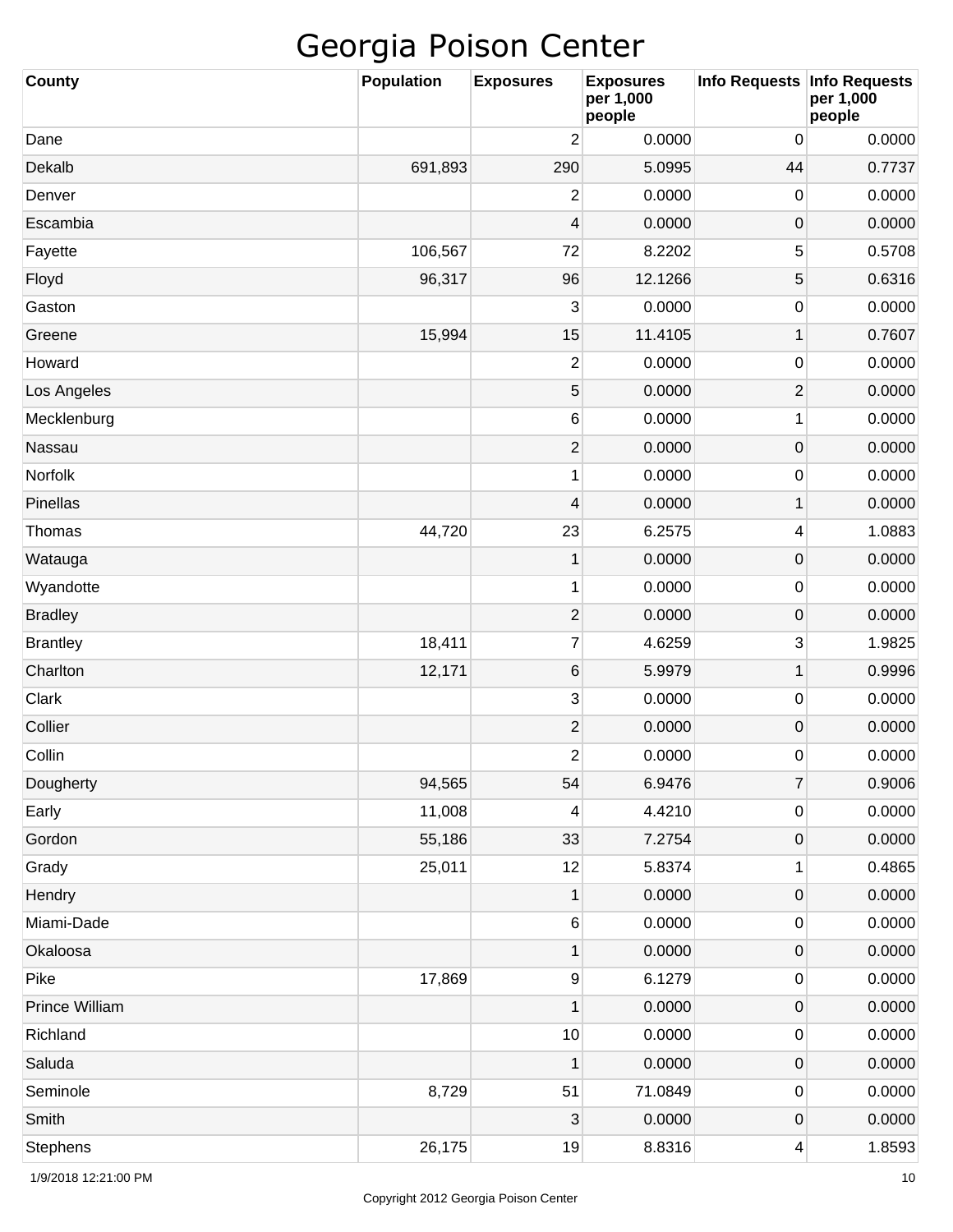| County               | <b>Population</b> | <b>Exposures</b>        | <b>Exposures</b><br>per 1,000<br>people | Info Requests   Info Requests | per 1,000<br>people |
|----------------------|-------------------|-------------------------|-----------------------------------------|-------------------------------|---------------------|
| Surry                |                   | 0                       | 0.0000                                  | 1                             | 0.0000              |
| Twiggs               | 9,023             | 1                       | 1.3484                                  | $\mathbf 0$                   | 0.0000              |
| <b>UNKNOWN</b>       |                   | 348                     | 0.0000                                  | 113                           | 0.0000              |
| Utah                 |                   | 2                       | 0.0000                                  | 0                             | 0.0000              |
| Adams                |                   | $\mathbf{1}$            | 0.0000                                  | $\pmb{0}$                     | 0.0000              |
| Arapahoe             |                   | 1                       | 0.0000                                  | 0                             | 0.0000              |
| <b>Berrien</b>       | 19,286            | 11                      | 6.9394                                  | $\overline{2}$                | 1.2617              |
| <b>Bronx</b>         |                   | 1                       | 0.0000                                  | 1                             | 0.0000              |
| Chatham              | 265,128           | 121                     | 5.5527                                  | $\boldsymbol{9}$              | 0.4130              |
| Clay                 | 3,183             | 5                       | 19.1119                                 | 0                             | 0.0000              |
| Coffee               | 42,356            | 30                      | 8.6174                                  | $\overline{2}$                | 0.5745              |
| Fairfax              |                   | 5                       | 0.0000                                  | 0                             | 0.0000              |
| Glynn                | 79,626            | 48                      | 7.3343                                  | $\overline{2}$                | 0.3056              |
| Greenville           |                   | 4                       | 0.0000                                  | 0                             | 0.0000              |
| Hart                 | 25,213            | 8                       | 3.8604                                  | 1                             | 0.4826              |
| Jasper               | 13,960            | 5                       | 4.3577                                  | 0                             | 0.0000              |
| Lehigh               |                   | $\mathbf{1}$            | 0.0000                                  | $\pmb{0}$                     | 0.0000              |
| McLennan             |                   | 1                       | 0.0000                                  | 0                             | 0.0000              |
| <b>New York</b>      |                   | $\mathbf{1}$            | 0.0000                                  | $\pmb{0}$                     | 0.0000              |
| Paulding             | 142,324           | 76                      | 6.4969                                  | 4                             | 0.3419              |
| Richmond             | 200,549           | 87                      | 5.2780                                  | 11                            | 0.6673              |
| Rowan                |                   | 1                       | 0.0000                                  | 0                             | 0.0000              |
| San Mateo            |                   | $\mathbf{1}$            | 0.0000                                  | 0                             | 0.0000              |
| Santa Clara          |                   | $\overline{c}$          | 0.0000                                  | $\pmb{0}$                     | 0.0000              |
| Spalding             | 64,073            | 49                      | 9.3045                                  | 3                             | 0.5697              |
| <b>Telfair</b>       | 16,500            | $\sqrt{5}$              | 3.6869                                  | 1                             | 0.7374              |
| Terrell              | 9,315             | $\overline{\mathbf{c}}$ | 2.6123                                  | $\pmb{0}$                     | 0.0000              |
| Union                | 21,356            | 22                      | 12.5336                                 | 2                             | 1.1394              |
| Wilkinson            | 9,563             | $\mathbf 2$             | 2.5445                                  | 0                             | 0.0000              |
| Allegheny            |                   | $\mathbf{1}$            | 0.0000                                  | 1                             | 0.0000              |
| Atkinson             | 8,375             | $\overline{4}$          | 5.8109                                  | $\pmb{0}$                     | 0.0000              |
| Bedford              |                   | $\pmb{0}$               | 0.0000                                  | 1                             | 0.0000              |
| Berkeley             |                   | $\mathbf 2$             | 0.0000                                  | $\pmb{0}$                     | 0.0000              |
| Charlottesville City |                   | $\mathbf{1}$            | 0.0000                                  | $\pmb{0}$                     | 0.0000              |
| Denton               |                   | $\mathbf{1}$            | 0.0000                                  | 0                             | 0.0000              |
| District of Columbia |                   | $\overline{c}$          | 0.0000                                  | 1                             | 0.0000              |
| Dorchester           |                   | $\,6$                   | 0.0000                                  | $\mathbf 0$                   | 0.0000              |